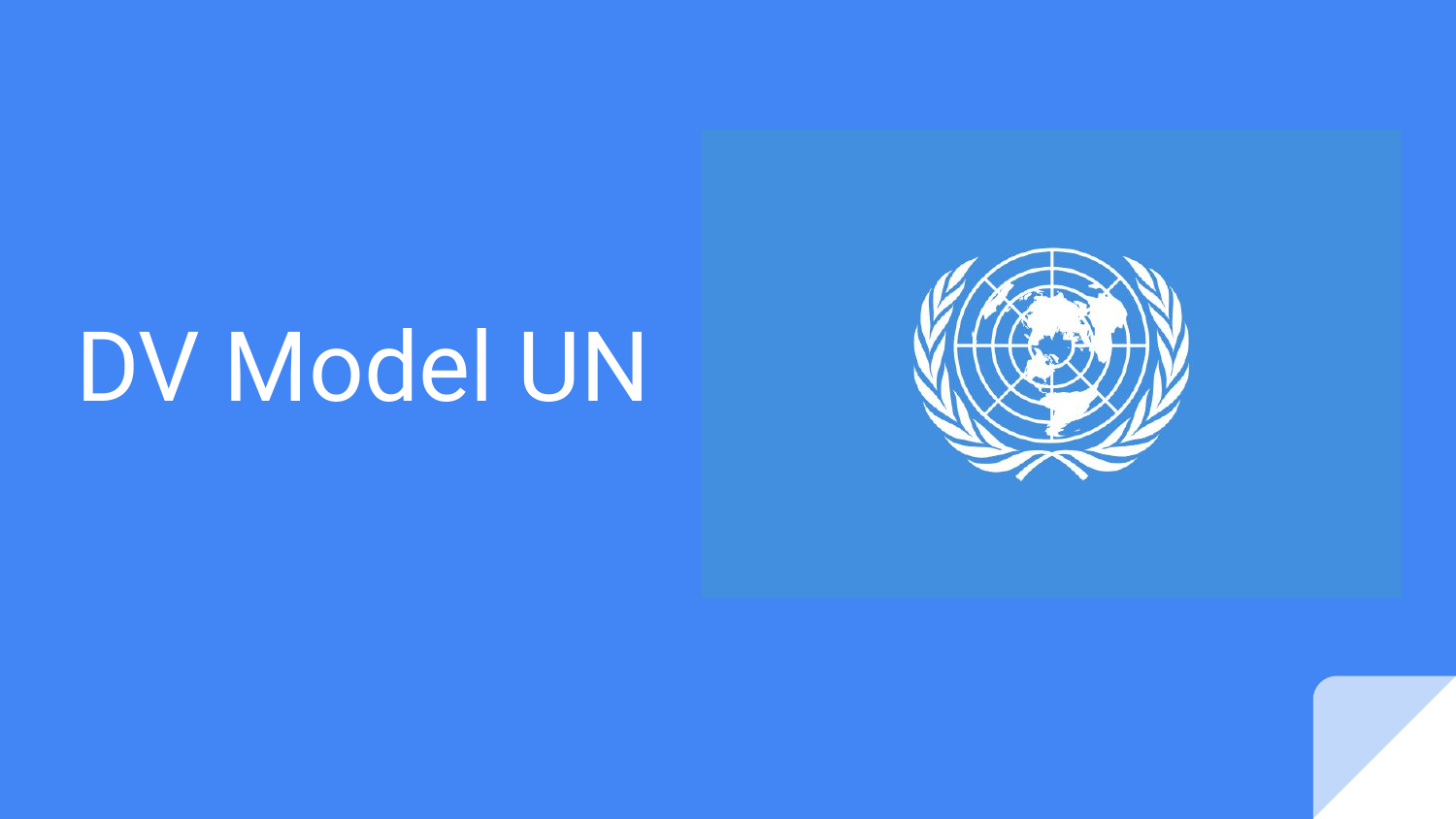## What is Model UN?

Model United Nations, also known as Model UN or MUN, is an extra-curricular activity in which students typically roleplay delegates to the United Nations and simulate UN committees. This activity takes place at MUN conferences, which is usually organized by a high school or college MUN club. At the end of most conferences, outstanding delegates in each committee are recognized and given an award certificate; the Best Delegate in each committee, however, receives a gavel.

Ryan. (2019, May 09). What is Model United Nations? Retrieved October 08, 2020, from https://bestdelegate.com/what-is-model-united-nations/